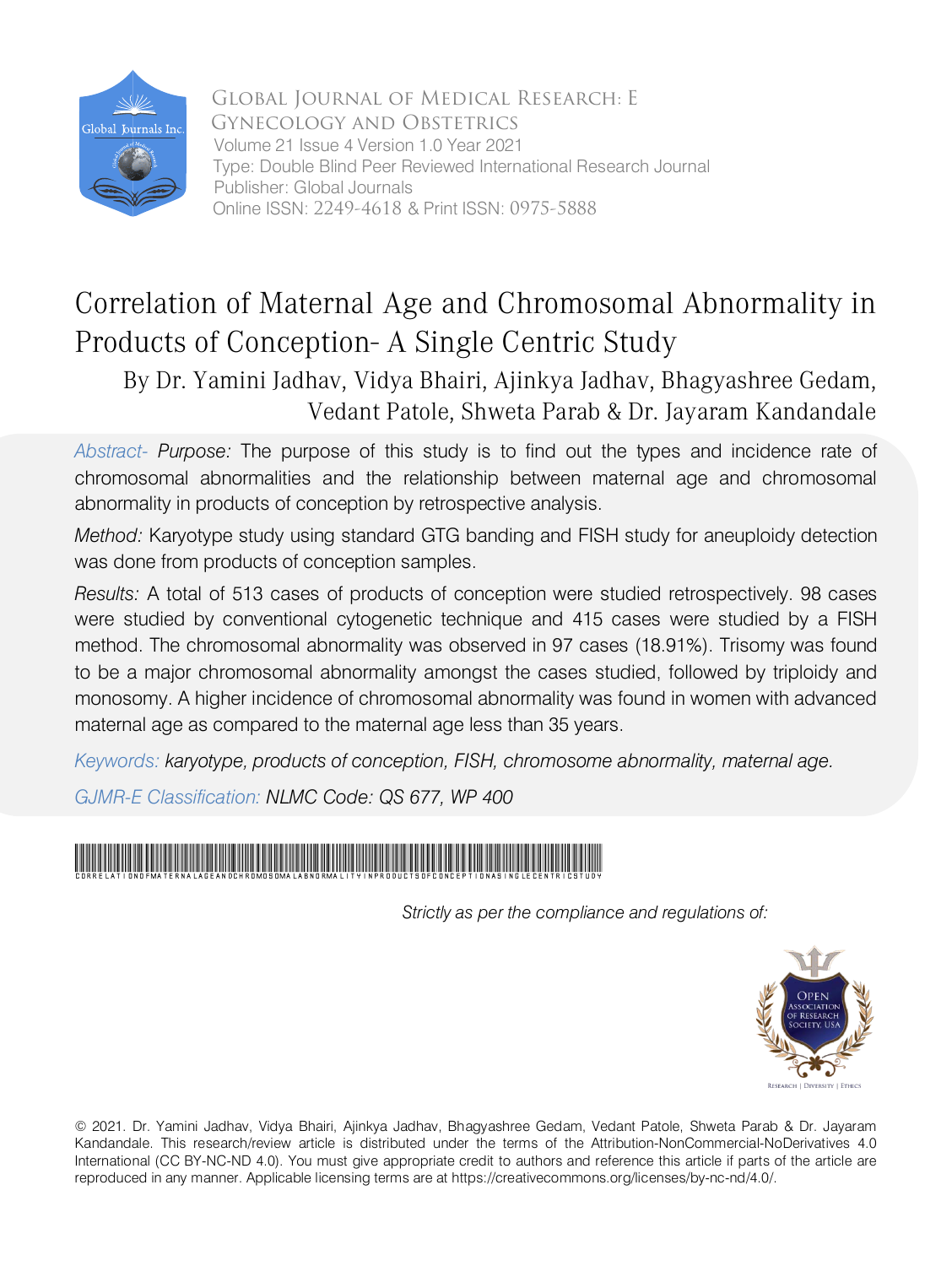# Correlation of Maternal Age and Chromosomal Abnormality in Products of Conception-A Single Centric Study

Dr. Yamini Jadhav <sup>α</sup>, Vidya Bhairi <sup>σ</sup>, Ajinkya Jadhav <sup>ρ</sup>, Bhagyashree Gedam <sup>ω</sup>, Vedant Patole <sup>¥</sup>, Shweta Parab<sup>§</sup> & Dr. Jayaram Kandandale<sup>x</sup>

Abstract- Purpose: The purpose of this study is to find out the types and incidence rate of chromosomal abnormalities and the relationship between maternal age and chromosomal abnormality in products of conception by retrospective analysis.

Method: Karyotype study using standard GTG banding and FISH study for aneuploidy detection was done from products of conception samples.

Results: A total of 513 cases of products of conception were studied retrospectively. 98 cases were studied by conventional cytogenetic technique and 415 cases were studied by a FISH method. The chromosomal abnormality was observed in 97 cases (18.91%). Trisomy was found to be a major chromosomal abnormality amongst the cases studied, followed by triploidy and monosomy. A higher incidence of chromosomal abnormality was found in women with advanced maternal age as compared to the maternal age less than 35 years.

Conclusions: Pregnancy loss is high in women with advanced maternal age group. The study of products of conception helps the couple to recognize the cause of miscarriage. These results help the couple to cope up with the emotional burden of miscarriage and in the future pregnancy management.

*Keywords: karyotype, products of conception, FISH, chromosome abnormality, maternal age.* 

#### I. Introduction

dvanced maternal age is defined as a pregnancy in women at 35 years of age or more regardless of parity, whether the conception is first or not. dvanced maternal age is defined as a pregnancy<br>in women at 35 years of age or more regardless<br>of parity, whether the conception is first or not.<br>Reproductive health is a state of complete mental, physical, and social well-being related to all stages of reproductive processes [1]. Delayed motherhood due to carrier opportunities and changes in marriage pattern, use of contraception, social support, and other possible factors such as stress, pollutants, and smoking habits are responsible for the increase in the rate of pregnancy loss or miscarriage. The trend of delaying pregnancy has been observed worldwide.

Miscarriage is one of the most recognizable difficulties during pregnancy. The rate of miscarriage in known pregnancies is 15-20% [2]. Most pregnancy losses occurred during the first trimester. The frequency of pregnancy loss due to the presence of aneuploidy or unbalance chromosomal abnormality is about 50-60% [2-4].

Fetal chromosomal abnormalities may result due to abnormal gametogenesis during the process of fertilization or during the first cellular division of the zygote. Many pregnancies fail in the early-stage and hence may not be clinically recognized. Approximately 30% of pregnancies end with live birth. After three pregnancy failures, the risk of miscarriages increases to 35% [5].

It is necessary to carry out laboratory testing of the products of conception to help to recognize the cause of miscarriage. These results help the couple to cope up with the emotional burden of miscarriage and in the future pregnancy management [6, 7].

A systematic study of abnormalities detected in products of conception (POC) is necessary; hence we present here the results of karyotype and FISH studies of POC specimens and studied the effect of maternal age on pregnancy loss. With this study, we hope to provide updated and add-on perspective to the current knowledge of chromosomal abnormalities.

# II. Material and Methods

## *a) Study Specimens*

The retrospective study was performed on the products of conception samples received at the clinical cytogenetics department. Proper collection and transport guidelines for POC sample collection are circulated and explained to the centers sending the samples. For all first-trimester pregnancy losses, the abortus material was collected in a sterile container with transport media under aseptic precautions.

The results were archived from the laboratory database, and in addition to maternal age, no personal information from the patients was included. As the laboratory receives material from different medical facilities with limited information, clinical data such as gestational age at the time of abortion and clinical

*Corresponding Author α: Clinical Cytogenetics Department, Lilac Insights Pvt. Ltd., Navi Mumbai, (Maharashtra), India.* 

*e-mail: yamini.jadhav@lilacinsights.com*

*Author σ ρ Ѡ ¥ § : Clinical Cytogenetics Department, Lilac Insights Pvt. Ltd., Navi Mumbai, (Maharashtra), India.*

*Author χ: Department of Clinical and Molecular Cytogenetics, Centre for Human Genetics, Bangalore, (Karnataka), India.*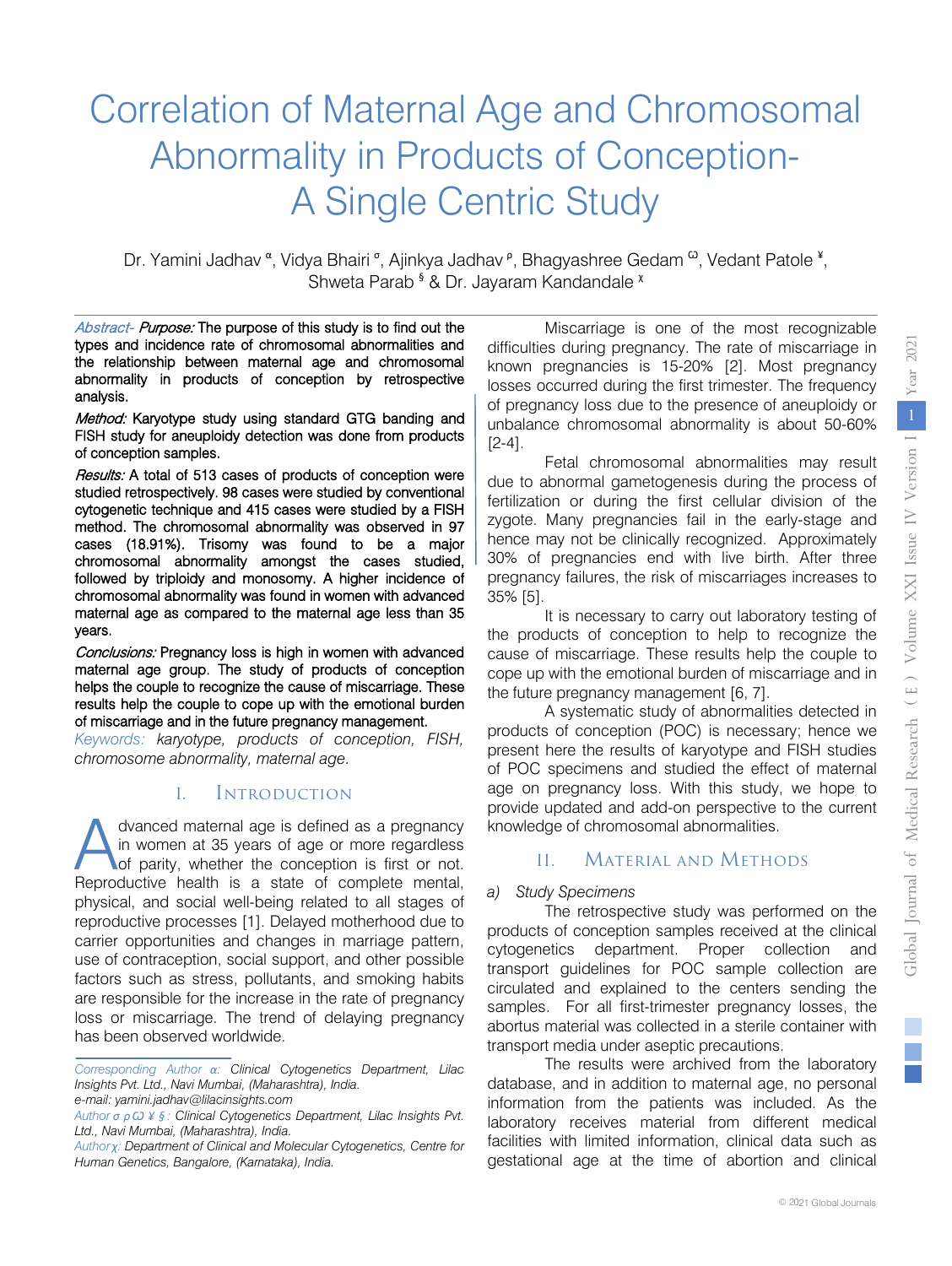history of the parents were not available for all the samples received. A total of 513 results from POC analysis were performed.

Our study has been performed in two groups. Group I consists of cases with maternal age 18 to 34 years, and Group II consists of cases with advanced maternal age group (Age 35 years and above).

#### *b) Cytogenetic and FISH analysis*

All the POC specimens received were cleaned to remove decidual tissues as well as bloodstains. Then the tissue samples were digested using trypsin and collagenase. After tissue digestion, it was divided for the culture set up for karyotype and the FISH study. The karyotype, as well as FISH, was done using the standard protocol. The FISH study was performed for

aneuploidy detection which includes chromosomes 13, 18, 21 and sex chromosomes. For each probe mix, 50 interphase cells were studied.

The GTG banding was done for the karyotype study, and for each case a minimum of 20 metaphases was analyzed. Karyotype nomenclature was designated as per an international system for human cytogenomic nomenclature (ISCN 2016) [8].

#### III. Results

Out of 513 cases 416 cases showed normal results for Group I and II and 97 cases showed chromosomal abnormalities (Table 1). The rate of abnormality in the overall study was 18.91 % (97/513).

|                 |     | Age Group   |                    |
|-----------------|-----|-------------|--------------------|
|                 | n   | 18-34 Years | 35 Years and above |
| <b>NORMAL</b>   | 416 | 361 (83%)   | 55 (71%)           |
| <b>ABNORMAL</b> | 97  | 75 (17%)    | 22 (29%)           |
| <b>TOTAL</b>    | 513 | 436         | 77                 |
|                 |     |             |                    |

*Table 1:* Distribution of studied cases

Out of the 97 abnormal cases trisomy was seen in 45.36% (n=44) cases followed by monosomy and triploidy in 25.77% (n=25) and 27.84% (n=27) each. Monosomy X was seen in 23.71% of cases followed by Trisomy 18 in 18.56%, Trisomy 21 in 13.4% and Trisomy 13 in 9.28% cases (Table 2).

*Table 2:* Distribution of chromosomal abnormality based on age group

| Chromosome       | Age Group   | <b>Total Abnormal Cases</b> |             |
|------------------|-------------|-----------------------------|-------------|
| anomaly          | 18-34 Years | 35 Years and above          | (%)         |
| Trisomy 6        |             | 0                           | 1(1.03%)    |
| Trisomy 7        | 0           |                             | 1(1.03%)    |
| Trisomy 10       | $\Omega$    |                             | 1(1.03%)    |
| Trisomy 13*      | 7           | $\overline{c}$              | 9(9.28%)    |
| Trisomy 16       |             | 0                           | 1(1.03%)    |
| Trisomy 18       | 12          | 6                           | 18 (18.56%) |
| Trisomy 21**     | 8           | 5                           | 13 (13.40%) |
| Monosomy X       | 20          | 3                           | 23 (23.71%) |
| Monosomy 18      |             | $\Omega$                    | 1(1.03%)    |
| Monosomy 21      | $\Omega$    |                             | 1(1.03%)    |
| <b>Triploidy</b> | 24          | 3                           | 27 (27.84%) |
| Tetraploidy      |             | 0                           | 1(1.03%)    |
| Total            | 75          | 22                          | 97          |

*\*46, der(15)t(13;15)(q10;q10),+13 and 46,t(8;12), rob(13;14),+13 were counted in Trisomy 13 group.*

*\*\*46, der(14;21)(q10;q10),+21 was counted in Trisomy 21 group.*

In terms of abnormality, we found that, the highest frequency was Trisomy followed by Monosomy X and Trisomy 18.

In the age group below 35 years, 83% had normal results, whereas abnormalities were found in 17% of cases. For the advanced maternal age group

(Age 35 years and above), normal results were found in 71% of cases and abnormal results in 29% of cases. The rates of abnormal results were significantly higher for the advanced maternal age group when compared to the younger maternal age group (Figure 1).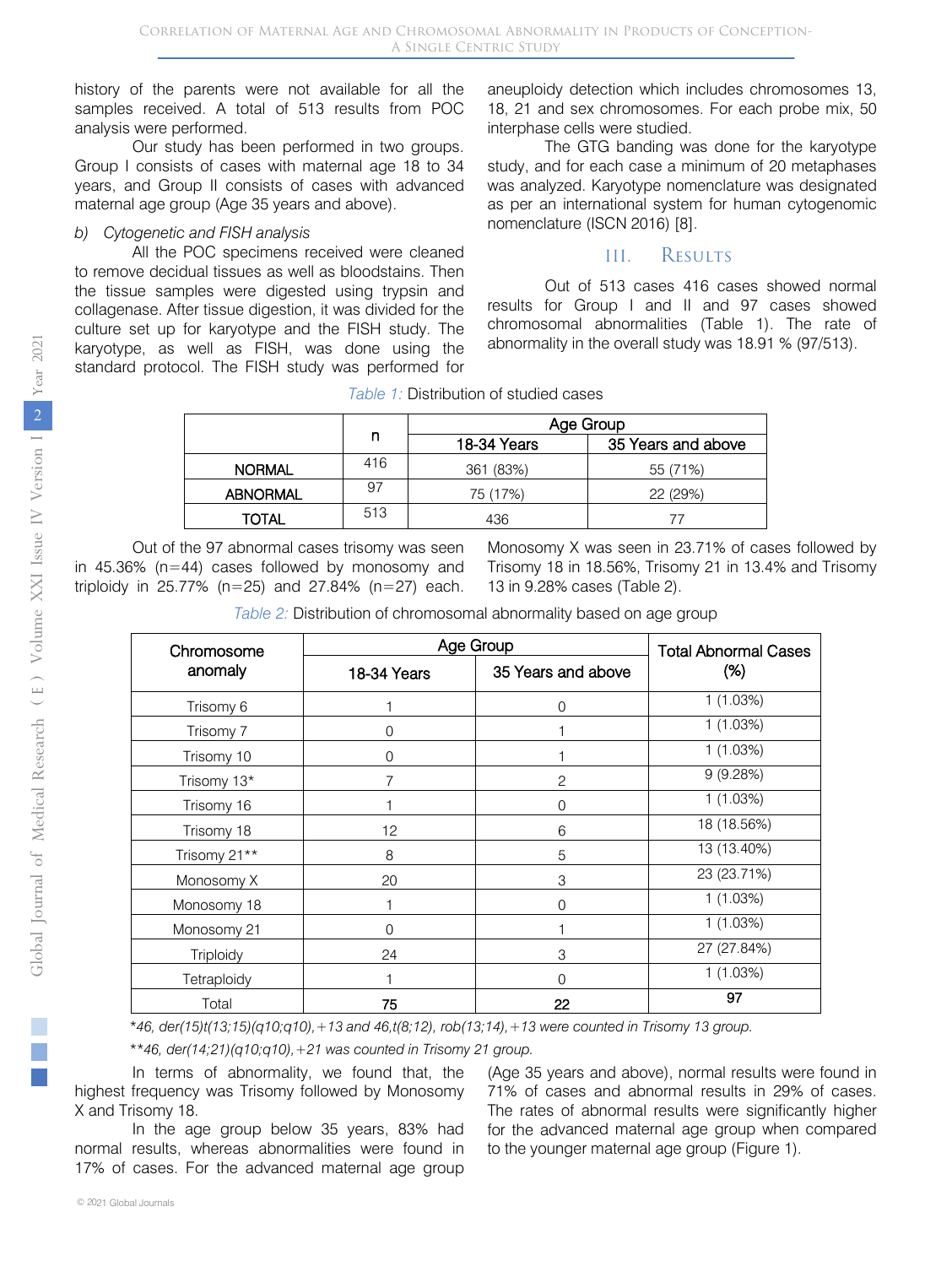

*Figure 1:* The relationship between maternal age and chromosomal abnormality.

## IV. Discussion

The etiology of pregnancy loss is heterogeneous which involves association among maternal, paternal and placental or fetal risk factors in pathways associated with conception and, fetal growth. The maternal risk factor includes infection, endocrine, anatomic, immunological and genetic abnormalities whereas embryonic defects such as chromosomal abnormality reduces embryonic development. The rate of miscarriage is higher after the age of 30 -35 years due to declined potential fertility.

For couples with a history of recurrent miscarriages, it is ideal to study the POC specimen where couples karyotype study shows normal karyotype results. Hence to know the genetic etiology behind the pregnancy loss and it is recommended to study POC specimen, where fetal chromosomal abnormality can be ruled out (if any).

Different types of chromosomal abnormalities are linked with different clinical states. The occurrence of trisomy increases with increasing maternal age, which is due to the meiotic non-disjunction that occurred during gametogenesis. In the present study, the most frequent trisomy type is trisomy 18, followed by trisomy 21 and trisomy 13. Aneuploidies account for the largest amongst the abnormalities detected in POC, same as Menasha et al. [3].

The most commonly observed chromosomal abnormality is Trisomy followed by triploidy which is resulted due to abnormal fertilization. The presence of autosomal monosomy is very rare in pregnancy loss. In the present study we have found one case with monosomy 21 and monosomy 18 each. Monosomy X is most frequently observed amongst pregnancy losses. Twenty-three cases of monosomy X were found in our

study. The structural abnormalities found in pregnancy loss are mainly translocations and inversions. In our study, the structural abnormalities were observed in 3 cases along with trisomy. One case of trisomy 21 along with translocation involving chromosome 14 and 21, karyotype result: 46, der(14;21)(q10;q10),+21. One case of trisomy 13 along with translocation involving chromosome 13 and 15, karyotype result: 46, der(15)t(13;15)(q10;q10), +13 and one case of trisomy 13 along with double translocation, karyotype result: 46,  $t(8, 12)$ , rob $(13, 14)$ , +13 was seen in the study.

Presence of chromosomal abnormality in one of the parents results in a structural abnormality in the fetus. About 2-5% of couples with translocations experience repeated pregnancy losses [9-12].

The frequency of translocation amongst the couples with recurrent pregnancy losses is 40% for Robertsonian translocation and 60% for reciprocal translocations [13]. As compared to male partners, the balance chromosomal abnormalities are found twice in female partners. This is due to the fact that, the chromosomal abnormalities that are compatible with female fertility may result in male sterility.

In our study we have found higher abnormality rate (29%) in advanced maternal age group as compare to younger population studied (17%). The present findings consistent with the studies that reported the increased incidence of chromosomal abnormality with increasing maternal age [14-16]. Various studies have concluded that the women's with advanced maternal age have a higher incidence of unfavourable reproductive outcomes such as complications during pregnancy, spontaneous pregnancy loss, infertility or congenital anomalies in foetus as compared to the younger women which is consistent with the present study [17-22].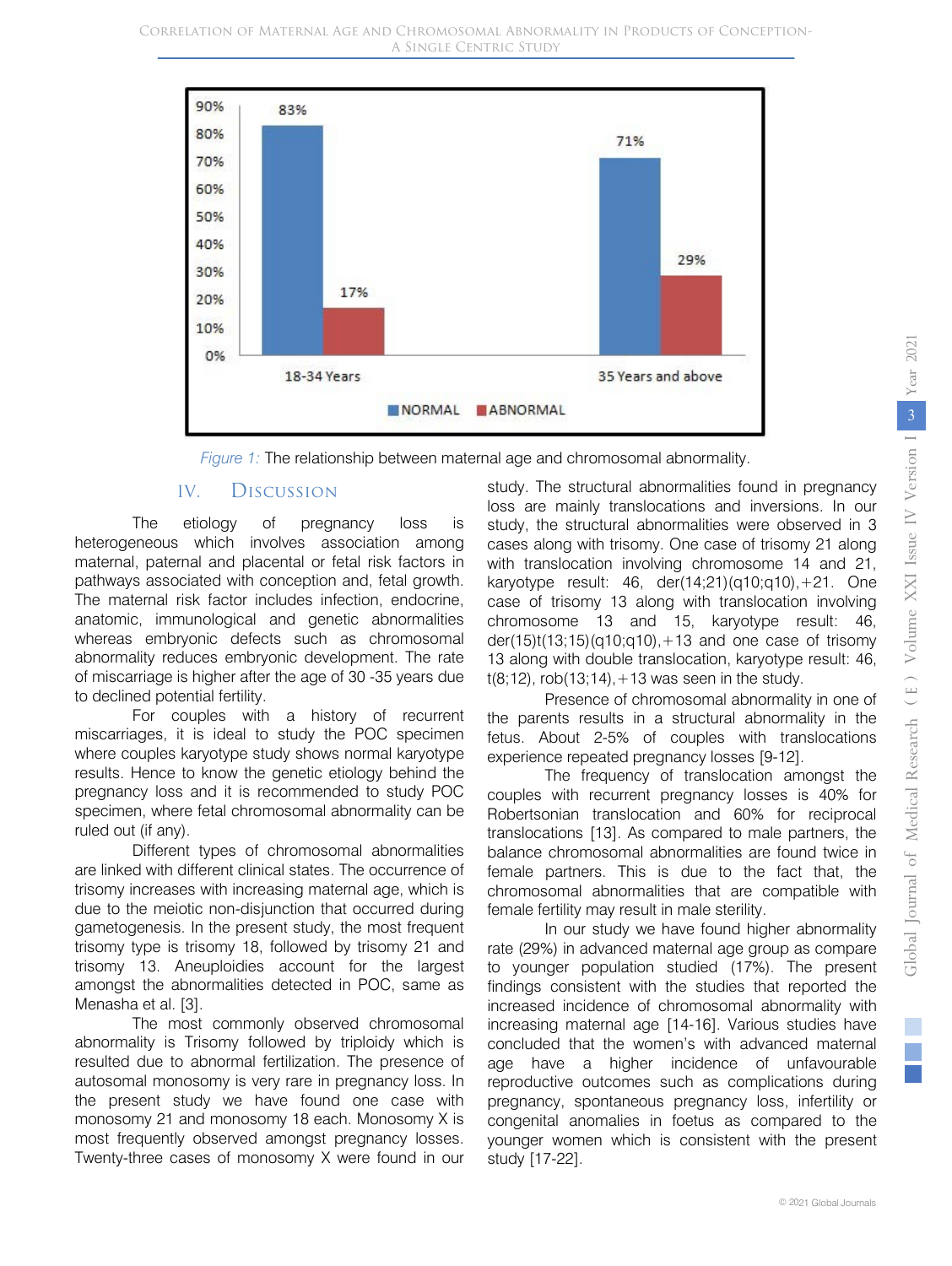Study of products of conception using karyotype technique is highly suggested as it studies structural as well as numerical abnormalities. It has some drawback such as longer time, for reporting, laborious processing, and culture failure. Since we receive products of conception samples from various locations for testing, the FISH method plays an important role for aneuploidy detection of chromosome 13, 18, 21, X and Y. Advances in new techniques, help to improve the detection of abnormalities and subsequently increases the diagnostic abilities. The use of interphase FISH has allowed cytogenetic setups to study POC samples that have failed to grow hence failed to report the results.

#### V. Conclusion

Pregnancy loss is high in women with advanced maternal age group and should be taken into consideration during pregnancy planning. Irrespective of previous pregnancy outcomes, maternal age at the time of conception is an independent and strong risk factor for fetal demise.

For the cost-effective management of the couple with a history of recurrent pregnancy losses, genetic evaluation for chromosomal abnormalities, if any, in POC samples plays an important role in avoiding the expensive non-genetic work up and also to understand the etiology behind pregnancy losses.

Genetic counseling is important in the clinical management of pregnancy losses to identify the recurrent risk in future pregnancy influenced by karyotype results. Hence finding this information in an accurate, fast and, reliable manner is critical. Other molecular testing methods such as array CGH and sequencing are useful in the detection of numerical aberrations such as monosomy or trisomy. Structural chromosomal aberrations, tetraploidy, polymorphism may be difficult to identify depending on the method used for detection. Hence the possible algorithm for assessing products of conception could be conventional karyotype study followed by FISH testing, which can identify the common trisomy, tetrasomy, or polyploidy.

New technologies such as Microarray, NGS studies of POC are still not commonly used due to high cost, the difficulty of CNV interpretation, inability to detect balanced chromosomal translocation, and limitation of ploidy change detection in some microarray platforms. However, both these techniques enable fast genetic testing and atomization; we believe that these testing will be implemented in wide practice soon.

The limitation of present study is small sample size and unavailability of maternal cell contamination data hence, further study is necessary to address these problems.

# **ACKNOWLEDGEMENTS**

The authors acknowledge the help and support of Lilac Insights Pvt. Ltd., Navi Mumbai, India for the study.

#### *Conflict of Interest*

The authors declare that there is no conflict of interests regarding the publication of this paper.

### References Références Referencias

- 1. WHO guidlines WHO: Reproductive health. Available from: https://www.who.int/westernpacific/ health-topics/reproductive-health
- 2. Wang BT, Chong TP, Boyar FZ, et al. Abnormalities in spontaneous abortions detected by G-banding and chromosomal microarray analysis (CMA) at a national reference laboratory. Mol Cytogenet. 2014; 7: 33.
- 3. Menasha J, Levy B, Hirschhorn K, Kardon NB. Incidence and spectrum of chromosome abnormalities in spontaneous abortions: new insights from a 12-year study. Genet Med. 2005; 7(4): 251-263.
- 4. Pylyp LY, Spynenko LO, Verhoglyad NV, et al. Chromosomal abnormalities in products of conception of first-trimester miscarriages detected by conventional cytogenetic analysis: a review of 1000 cases. J Assist Reprod Genet. 2018; 35(2): 265-271.
- 5. Imam SN, Shamsi MB, Kumar K, et al. Idiopathic recurrent pregnancy loss: role of paternal factors; a pilot study. J Reprod Infertil. 2011; 12(4): 267-276.
- 6. Lathi RB, Gray Hazard FK, Heerema-McKenney A, et al. First trimester miscarriage evaluation. Semin Reprod Med. 2011; 29(6): 463-469.
- 7. Liu S, Song L, Cram DS, et al. Traditional karyotyping vs copy number variation sequencing for detection of chromosomal abnormalities associated with spontaneous miscarriage. Ultrasound Obstet Gynecol. 2015; 46(4): 472-477.
- 8. McGowan-Jordan, J, Simons A, & Schmid M. (Eds.) 2016 ISCN (2016): An international system for human cytogenomic nomenclature. Basel: S. Karger
- 9. De Braekeleer M, Dao TN. Cytogenetic studies in couples experiencing repeated pregnancy losses. Hum Reprod. 1990; 5(5): 519-528.
- 10. Pokale Y and Khadke P. Evaluation and Contribution of Major Chromosomal Abnormalities in Couples with Recurrent Miscarriage. IOSR-JDMS.2016; 15(1): 78-83.
- 11. Priya PK, Mishra VV, Roy P, Patel H. A Study on Balanced Chromosomal Translocations in Couples with Recurrent Pregnancy Loss. J Hum Reprod Sci. 2018; 11(4): 337-342.
- 12. Sheth FJ, Liehr T, Kumari P, et al. Chromosomal abnormalities in couples with repeated fetal loss: An